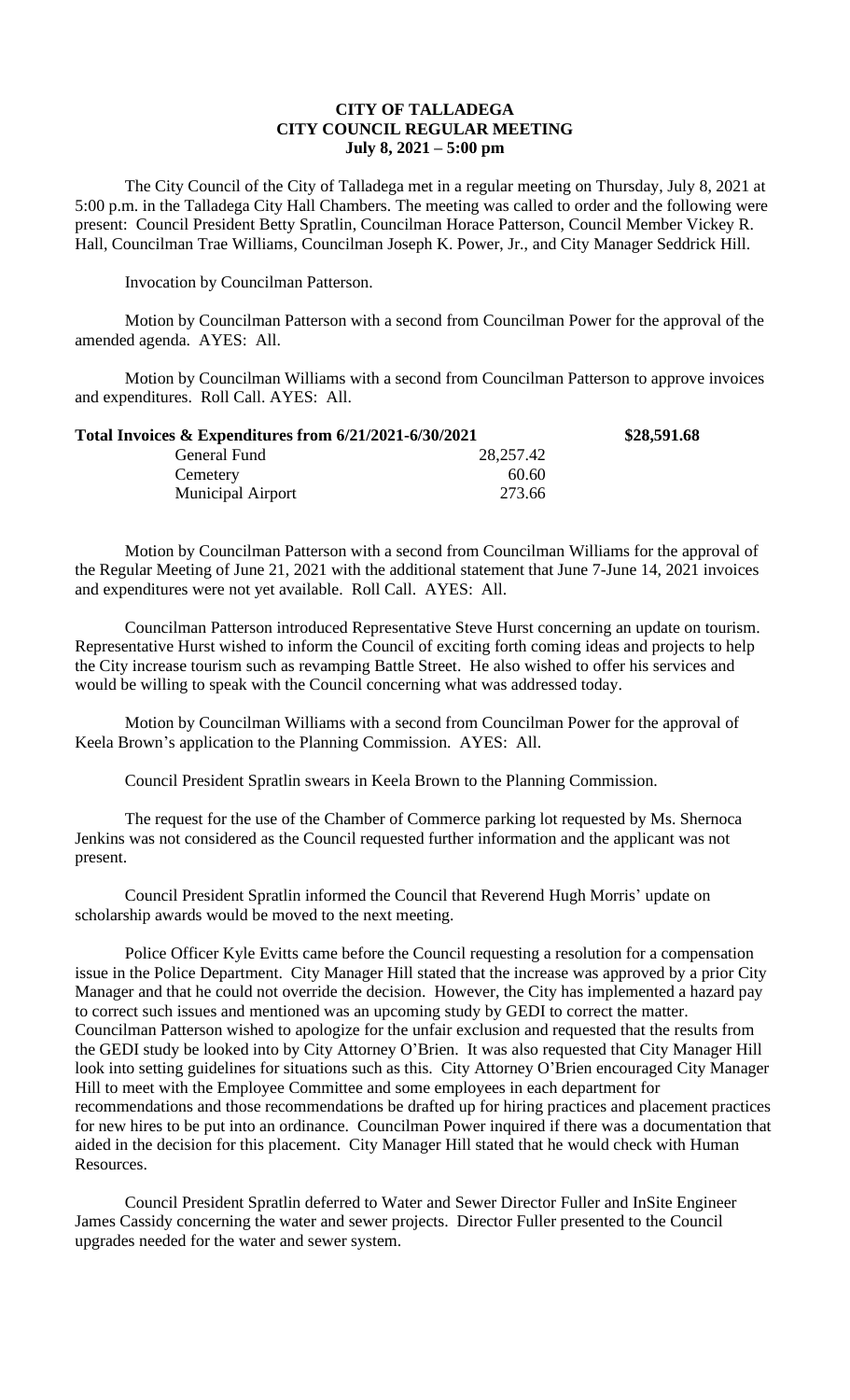Walter Lewis from Piper Sandler presented to the Council information concerning the City's current bond debt and issues and suggested that the existing debt could be refinanced to yield savings of about \$6.1 million.

Mac Underwood presented to the Council the findings of the rate study done by Raftelis. It was recommended that the minimum usage for residential customers be decreased from 3,000 gallons a month to 2,000 gallons a month beginning in August and a 7.5% increase in the water bill, equaling to around a \$3 increase in the monthly water bill. Councilman Power inquired about pay-go. Mr. Underwood stated that pay-go was money that is generated to be used for repairs without having to acquire a loan. Audience member Dr. Winfrey informed the Council that Congress had passed a bill giving municipalities funds annually for items such as what was discussed. City Manager Hill commented that the City would apply for those funds but they are not guaranteed.

Motion by Councilman Patterson with a second from Councilman Williams for the approval of a sponsorship to the Civilian Marksmanship Park (CMP) in the amount of \$1,500. Roll Call. AYES: All.

**Ordinance #1888** approving job description for Public Information Officer

Motion by Councilman Patterson with a second from Council Member Hall for the Reading of the Heading Only of Ordinance #1888. Roll Call. AYES: All.

## AN ORDINANCE OF THE CITY OF TALLADEGA TO PROVIDE A JOB/POSITION DESCRIPTION FOR PUBLIC INFORMATION OFFICER OF THE CITY OF TALLADEGA; AND TO AMEND ORDINANCES 1835, 1845, AND 1869 IN PART

Motion by Councilman Williams with a second from Council Member Hall for the Immediate Consideration of Ordinance #1888. Roll Call. AYES: All.

Motion by Councilman Patterson with a second from Councilman Williams for the Adoption of Ordinance #1888. Roll Call. AYES: All.

Motion by Councilman Patterson with a second by Council President Williams to approve invoices and expenditures for the Water Department. Roll Call. AYES: All.

## **Water Department Expenditures for 6/21/2021 to 6/30/2021 \$ 149,448.53** Water/Sewer Fund 149,448.53

City Manager Hill wished to thank the Council for approving the Public Information Officer job description as it is important to start displaying positive news. He commented that he had a productive meeting with the new City School Superintendent, thanked Dr. Winfrey for putting together a meeting with a development crew from Cleveland, Ohio, mentioned an upcoming bid event for local businesses to learn the bid process, toured wards that have received constant complaints upon, held meet and greet meetings with all staff, mentioned that there would be a suggestion box set up in the front for those who wish to voice concerns, sent birthday and anniversary cards to staff, had a great meeting with America's First Federal Credit Union concerning education for ways to qualify for loans in real estate and businesses, met with Terry Smiley from Alabama Power regarding the LED transition, met with East Central Area Health Center for free Covid-19 testing and vaccinations for the next two years, met with City Manager Sam Gaston, Brian Muenger and the Manager for Anniston, had a call with Merchant McIntyre Associates concerning federal funding for items such as infrastructure, community development, public safety, and community health and wellness; also mentioned was a letter of support from Mike Roger's office for HUD, a meeting with Coca Cola United for a partnership to sell those items in City buildings and community businesses in hopes of residual income, and a renovation of Amanda Bingham Park by Coca Cola, American Rescue Plan application was submitted, met with a group to help build an internship program for  $11<sup>th</sup>$ ,  $12<sup>th</sup>$  and college aged students. He also wished to thank Umbrella Hope for doing an event for Juneteenth. Also mentioned was the new classification study slated to start in 2 weeks, the CDBG Blight Removal Grant which garnered 11 applications from citizens. He also wished to commend the Police Department as he had received a glowing letter from Lincoln Police Chief Griffin expressing gratitude to Lieutenant Thompson for the training course, he held for them.

Council Member Hall wished to thank Community Appearance for cutting the grass at Knoxville and Ave H.